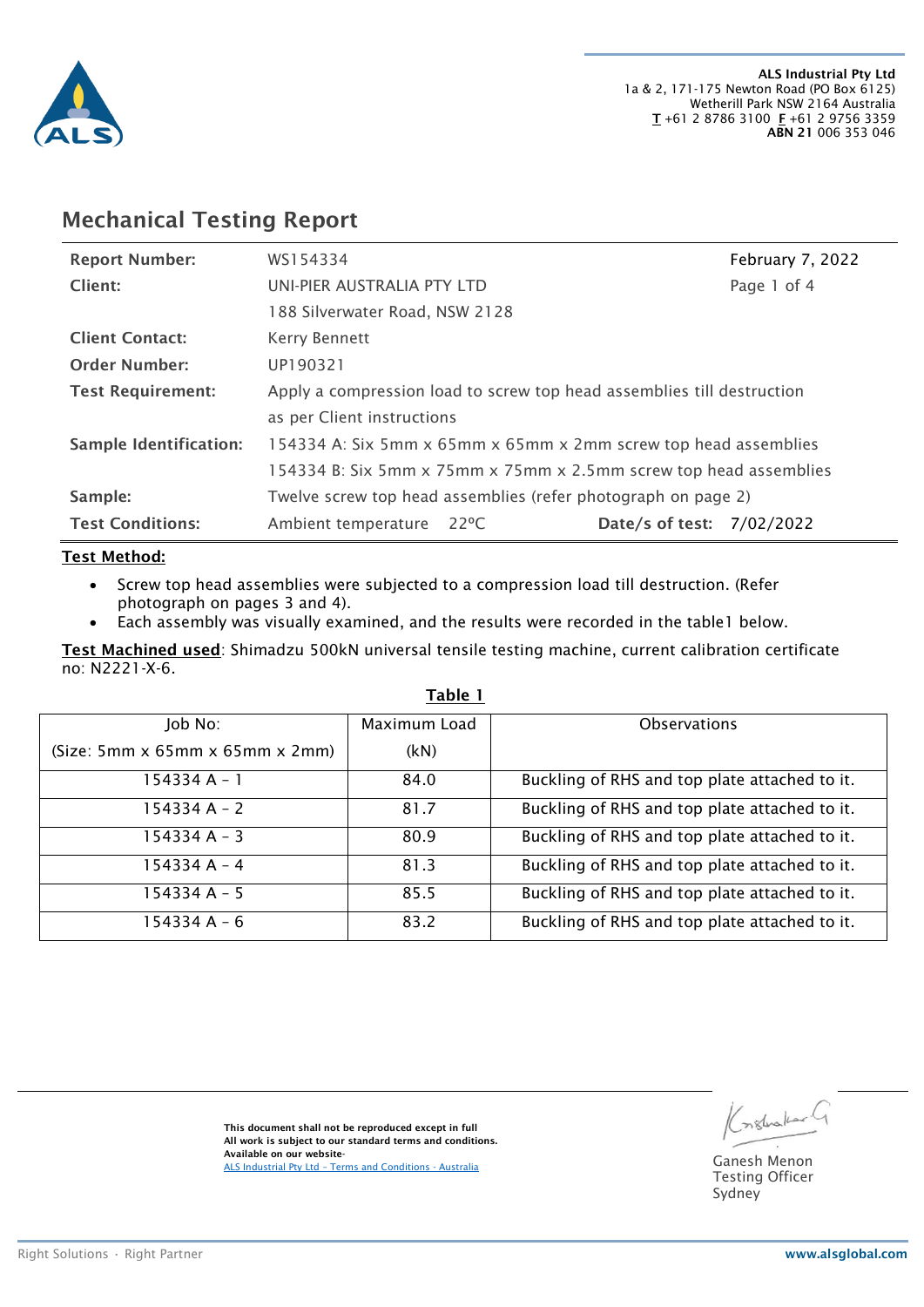

ALS Industrial Pty Ltd 1a & 2, 171-175 Newton Road (PO Box 6125) Wetherill Park NSW 2164 Australia  $T + 61$  2 8786 3100  $F + 61$  2 9756 3359 ABN 21 006 353 046

## Mechanical Testing Report

| <b>Report Number:</b>                              | WS154334                   |              | February 7, 2022                              |
|----------------------------------------------------|----------------------------|--------------|-----------------------------------------------|
| Client:                                            | UNI-PIER AUSTRALIA PTY LTD |              | Page 2 of 4                                   |
|                                                    |                            |              |                                               |
| Job No:                                            |                            | Maximum Load | Observations                                  |
| $(Size: 5mm \times 75mm \times 75mm \times 2.5mm)$ |                            | (kN)         |                                               |
| $154334 B - 1$                                     |                            | 94.8         | Buckling of RHS and top plate attached to it. |
| $154334 B - 2$                                     |                            | 94.1         | Buckling of RHS and top plate attached to it. |
| $154334 B - 3$                                     |                            | 91.6         | Buckling of RHS and top plate attached to it. |
| $154334 B - 4$                                     |                            | 94.0         | Buckling of RHS and top plate attached to it. |
| $154334 B - 5$                                     |                            | 94.3         | Buckling of RHS and top plate attached to it. |
| $154334 B - 6$                                     |                            | 97.1         | Buckling of RHS and top plate attached to it. |



Sample as received

Kostrakarl

Ganesh Menon Testing Officer Sydney

This document shall not be reproduced except in full All work is subject to our standard terms and conditions. Available on our website-ALS Industrial Pty Ltd – [Terms and Conditions -](https://aus01.safelinks.protection.outlook.com/?url=https%3A%2F%2Fwww.alsglobal.com%2F-%2Fmedia%2Fals%2Fresources%2Fservices-and-products%2Fasset-integrity-and-reliability%2Fterms-and-conditions%2Fals-terms-and-conditions-industrial-australia.pdf&data=02%7C01%7CRhys.James%40alsglobal.com%7C14c935bd620c4d8856d108d7c4ab207b%7C485ca04e6f7440509764cdb4bfa89c25%7C0%7C0%7C637194111592363348&sdata=L9lgINI%2BjgbMNHufEQacGWh2YJF5MFvXAPyWHbQlsAA%3D&reserved=0) Australia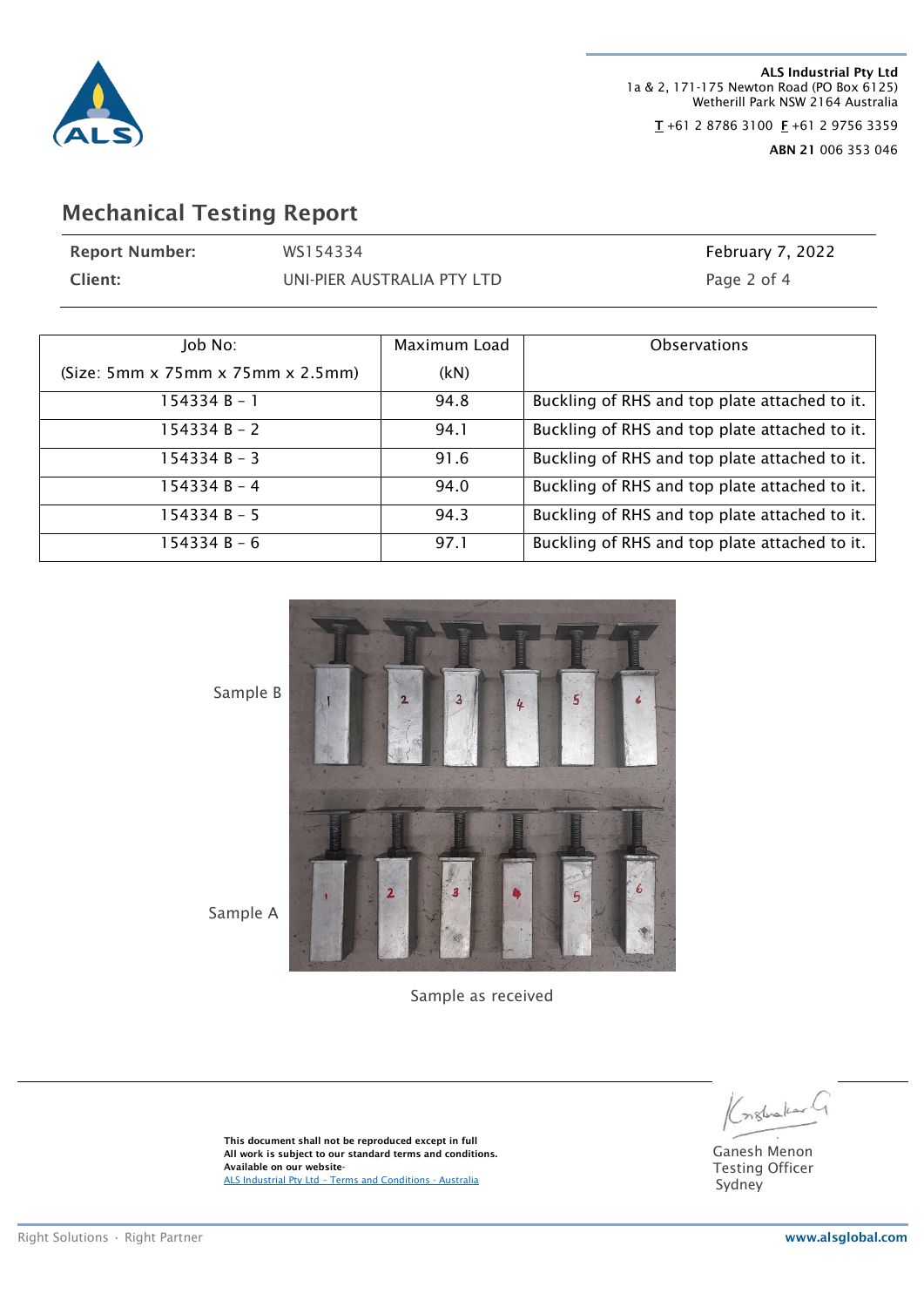

ALS Industrial Pty Ltd 1a & 2, 171-175 Newton Road (PO Box 6125) Wetherill Park NSW 2164 Australia  $T + 61$  2 8786 3100  $F + 61$  2 9756 3359 ABN 21 006 353 046

# Mechanical Testing Report

| <b>Report Number:</b> | WS154334                   | February 7, 2022 |
|-----------------------|----------------------------|------------------|
| Client:               | UNI-PIER AUSTRALIA PTY LTD | Page 3 of 4      |



Test set up

Konstructural

Ganesh Menon Testing Officer Sydney

This document shall not be reproduced except in full All work is subject to our standard terms and conditions. Available on our website-ALS Industrial Pty Ltd – [Terms and Conditions -](https://aus01.safelinks.protection.outlook.com/?url=https%3A%2F%2Fwww.alsglobal.com%2F-%2Fmedia%2Fals%2Fresources%2Fservices-and-products%2Fasset-integrity-and-reliability%2Fterms-and-conditions%2Fals-terms-and-conditions-industrial-australia.pdf&data=02%7C01%7CRhys.James%40alsglobal.com%7C14c935bd620c4d8856d108d7c4ab207b%7C485ca04e6f7440509764cdb4bfa89c25%7C0%7C0%7C637194111592363348&sdata=L9lgINI%2BjgbMNHufEQacGWh2YJF5MFvXAPyWHbQlsAA%3D&reserved=0) Australia